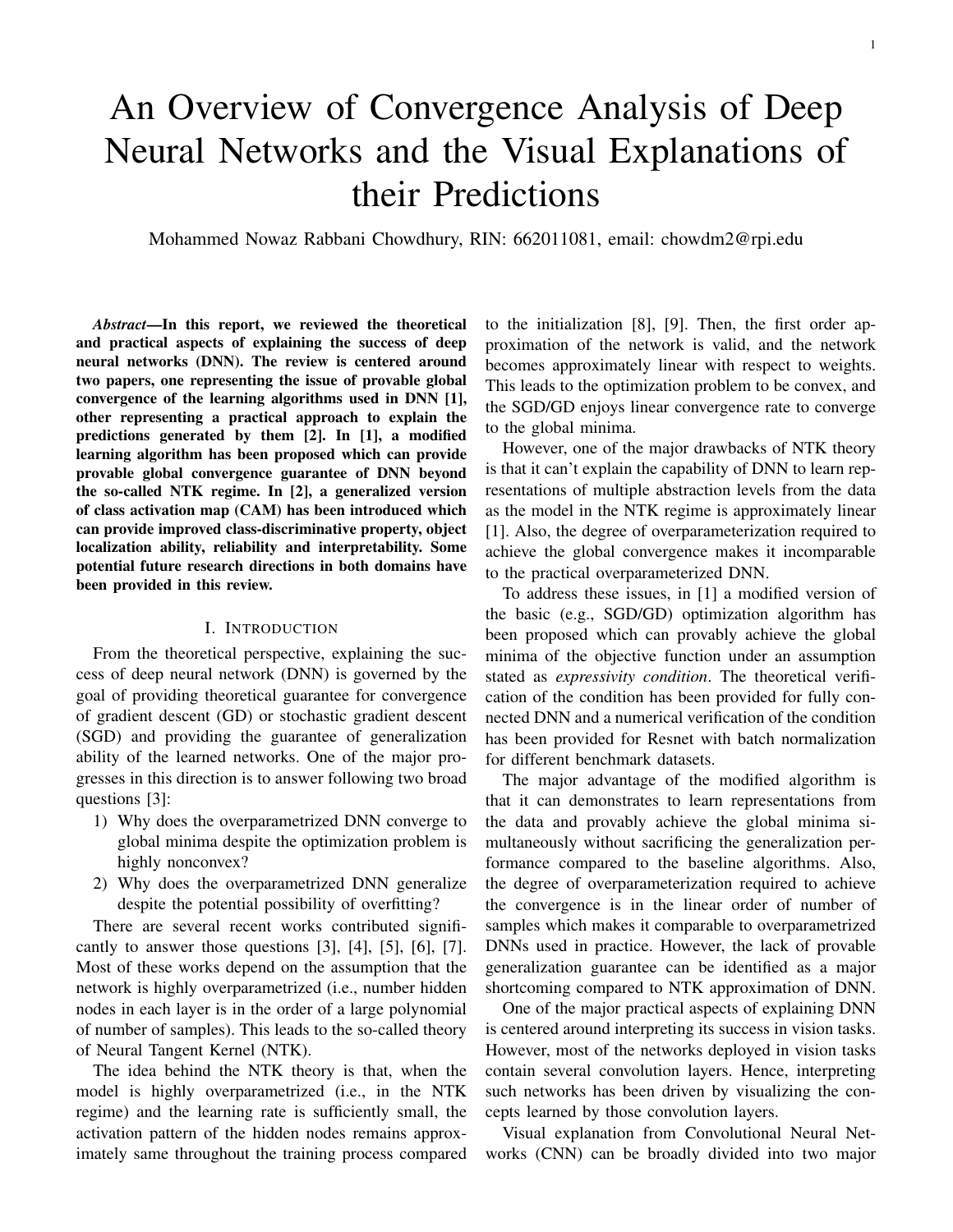categories [2]: *Pixel-space Gradient Visualization* and *Localization based Visual Explanation*. All of the pixelspace gradient visualization techniques found in literature (e.g., *Backpropagation* [10], *Deconvolution* [11] and *Guided-backpropagation* [12]) provide visualization with a certain degree of high-resolution but lack classdiscriminative ability. On the other hand, one of the earliest localization based visual explanation technique found in literature is the *Class Activation Map* (CAM) [13], which can demonstrates high class-discriminativeness but without retraining the technique is only applicable to a very specific network architecture (i.e., global average pooling of the last convolution layer followed by the output layer).

To make the localization based technique more general and applicable to any network without alteration of the structure, a gradient based class activation map has been proposed in [2] known as *Grad-CAM*. Moreover, to leverage the high-resolution capability of pixelspace gradient visualization techniques, guided backpropagation is integrated with Grad-CAM to generate *Guided Grad-CAM* which can demonstrates classdiscriminativeness and generates high-resolution map simultaneously. The Grad-CAM and Guided Grad-CAM not only provide visual explanation for prediction of the networks used in classification tasks, but also other vision tasks such as image captioning and visual question answering (VQA). Moreover, it can demonstrate better localization ability compared to other weakly-supervised localization techniques, better human reliability compared to guided backpropagation, can identify failure modes of a network and identify dataset biases.

The rest of the report is structured as follows. Section II provides the contemporary theories of global convergence guarantee of DNN. Section III provides a comparative discussion on different visual explanation techniques from DNN. Section IV provides some potential future research directions in both of these domains. Finally, Section V completes the report with some concluding remarks.

# II. GLOBAL CONVERGENCE GUARANTEE OF DEEP NEURAL NETWORKS

#### *A. Problem Formulation*

The optimization problem of a DNN can be formulated as follow:

$$
\min_{w} \mathcal{L}(w) = \frac{1}{n} \sum_{i=1}^{n} l(f(x_i, w), y_i)
$$
 (1)

where  $\{x_i, y_i\}_{i=1}^n$  are the training samples, w contains the learnable parameters of the network,  $l(f(x_i, w), y_i)$ 

is the loss function and  $f(x_i, w)$  is the network output function for the  $i$ -th training sample. However, due to the non-linearity introduced in the hidden layers by the incorporation of the non-linear activation function turns the minimization problem into a non-convex problem [8]. As a result, typical convex optimization theory is not applicable to prove the global convergence of the algorithms used in practice (e.g., GD, SGD).

## *B. NTK Based Global Convergence*

Although, the objective function represented in (1) is highly non-convex in parameter space (i.e., non-convex w.r.t.  $w$ ), as most of the loss functions are convex in functional space, the objective function is also convex in functional space (i.e., convex w.r.t.  $f(x_i, w)$ ). Hence, primarily the NTK based convergence analysis depends on the dynamics of the objective function in functional space [8], [9]. Moreover, the analysis depends on the fact that, the parameter  $(w)$  of a highly overparameterized (number of hidden nodes is in the polynomial order of number of samples) and properly initialized network remains close to its initial value during the training using GD/SGD for a sufficiently small learning rate. Based on the above observations, it can be shown that, the training of the network can be represented by a kernel method which is convex in parameter space. The kernel is defined as:

$$
\mathbf{K}_{w}(x_{i}, x_{j}) = \left(\frac{\partial f(x_{i}, w)}{\partial w}\right)^{T} \frac{\partial f(x_{i}, w)}{\partial w}
$$
 (2)

which is known as Neural Tangent Kernel (NTK) and the corresponding kernel matrix known as NTK matrix can be defined as:

$$
\mathbf{K}(w) = \frac{\partial vec(f_X(w)^T)}{\partial w} \left( \frac{\partial vec(f_X(w)^T)}{\partial w} \right)^T \tag{3}
$$

Here,  $f_X(w) \in \mathbb{R}^{(n \times m_y)}$  is the output matrix of the network, i-th row of which is representing the output of the network for the sample  $x_i$  and  $m_y$  is the number of nodes at the output layer. Accordingly, the convergence of GD/SGD can be proved with linear convergence rate as long as the NTK matrix is positive-definite (i.e., fullrank) throughout the training process. However, based on a mild assumption on the input data distribution, it can be shown that the NTK matrix is full-rank at initialization. Then, due to the proximity of the parameters during training process to the initialization, the NTK matrix remains full-rank throughout the training process.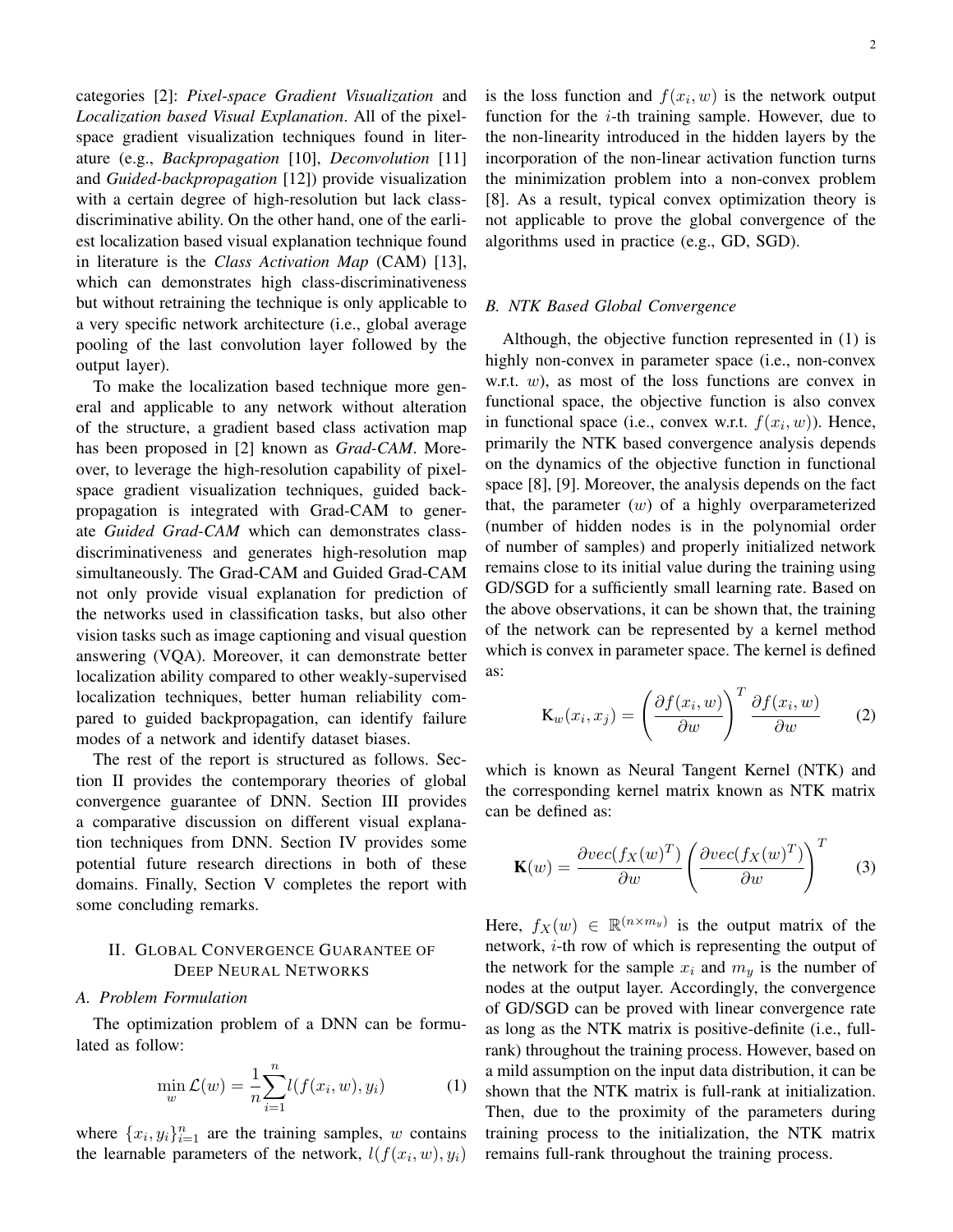## *C. Global Convergence Guarantee Beyond NTK Regime*

To prove the global convergence beyond the NTK regime, in [1], a modified algorithm has been proposed which contains two phases. In the first phase of the algorithm, the network learns the representations of the data while in the second phase, the learning rate has been modified so that it enters in the NTK regime which eventually helps to prove the global convergence of the algorithm.

More precisely, the training algorithm can be highlighted using three major steps (*Algorithm 1* of [1]): *Phase-1 training*, *Random Perturbation* and *Phase-2 training*. In *Phase-1 training*, the parameters are updated according to typical learning algorithm used in practice (e.g., GD/SGD) which can be represented using following equation:

$$
w^{t+1} = w^t - \eta_t \odot g^t; t = 0, 1, 2, ..., \tau - 1 \tag{4}
$$

where,  $w^t$  is the learnable parameters at time t,  $g^t$  is the updating rule (e.g., for GD/SGD  $g^t$  contains the average gradient of the loss function for the training samples/mini-batch with respect to  $w^t$ ) and  $\eta_t$  is the learning rate. However, *Phase-1 training* is followed by the *Random Perturbation* step at time  $\tau$ , when gaussian random noise has been added to the weights of all the layers except the last layer as follow:

$$
w_{(1:H)}^{\tau} \leftarrow w_{(1:H)}^{\tau} + \delta \tag{5}
$$

where,  $w_{(1:H)}$  contains the learnable parameters of all the hidden layers and  $\delta$  represents the noise vector. The last step in the training process is the *phase-2 training*, where the learning rate  $\eta_{t>\tau}$  is modified such that the algorithm enters the NTK regime. Hence, while the *Phase-1 training* ensures that the network is learning representations from the data, the *Random Perturbation* followed by the *Phase-2 training* is utilized to prove the global convergence.

However, to prove the global convergence it is required that the network-dataset combination satisfy the *expressivity condition* stated as follow (*Assumption 1* of [1]):

"There exists 
$$
w_{(1:H)}
$$
 such that  
\n $\varphi(w_{(1:H)} \neq 0$ , where  $\varphi(w_{(1:H)}) :=$   
\n $\det([h_X^{(H)}(w_{(1:H)}), \mathbf{1}_n][h_X^{(H)}(w_{(1:H)}), \mathbf{1}_n]^T)^"$ 

Here,  $h_X^{(H)}(w_{(1:H)})$   $\in \mathbb{R}^{(n \times m_H)}$  is the feature matrix of the last hidden layer,  $i$ -th row of which is representing output vector of the last hidden layer for the sample  $x_i$  as input and  $m_H$  is the number of nodes in the last hidden layer. Essentially, the expressivity condition

is ensuring the existence of  $w_{(1:H)}$  for which the feature matrix is full-rank. This leads to the confirmation of full-rankness of NTK matrix  $K(w)$  defined in (3). The full-rankness of the NTK matrix at the end of *Phase-1 training*, linear degree of overparameterization at the output layer (i.e.,  $m_H = \Omega(n)$ ) and the choice of learning rate at the *Phase-2 training* such that the full-rankness of the NTK matrix is preserved at that phase ensures the global convergence of the proposed algorithm. Unlike general NTK convergence theory, the convergence result hold on data-dependently for this modified algorithm (*Theorem 1 and 3* of [1]). On the other hand, the data dependency of the NTK matrix after the *Phase-1 training* ensures that the network is learning representations from the data. Finally, the linear degree of overparameterization requirement together with the capability of learning representations confirms the global convergence guarantee of the algorithm beyond NTK regime.

The *expressivity condition* is proved to be hold dataindependently for fully connected neural networks with softplus activation function  $(\sigma(z) = \ln(1 + \exp(\zeta z))/\zeta)$ and wide last hidden layer ( $m_H \ge n$ ) (*Theorem 2* of [1]). The condition is verified numerically for ResNet-18 with softplus activation function and wide fully connected layer  $(m_H = cn; c = 1.1)$  by checking the condition using randomly sampled  $w_{(1:H)}$  for different benchmark datasets. Improved test error of ResNet on those datasets compared to baseline algorithm ensures that the modified algorithm does not sacrifice generalization performance while providing global convergence guarantee (*Table 1* of [1]). Also, the modified algorithm reduces training loss further compared to baseline algorithm (*Figure 3* of  $[1]$ ).

## III. VISUAL EXPLANATIONS FROM DEEP NEURAL **NETWORKS**

Visual explanation of the decision made by a DNN can be obtained by producing a visualization map of the prediction for a particular input. This visualization map will indicate which characteristics of the input influenced the network to make that prediction. For example, for a vision task the visualization map will indicate which pixels of a particular image influenced most to make a particular prediction and what are the features (low, mid or high-level features) learned by different layers of the network to make that prediction.

## *A. Pixel-space Gradient Visualization*

Visualizing CNN predictions in pixel-space is based on calculating the gradient of the class score for the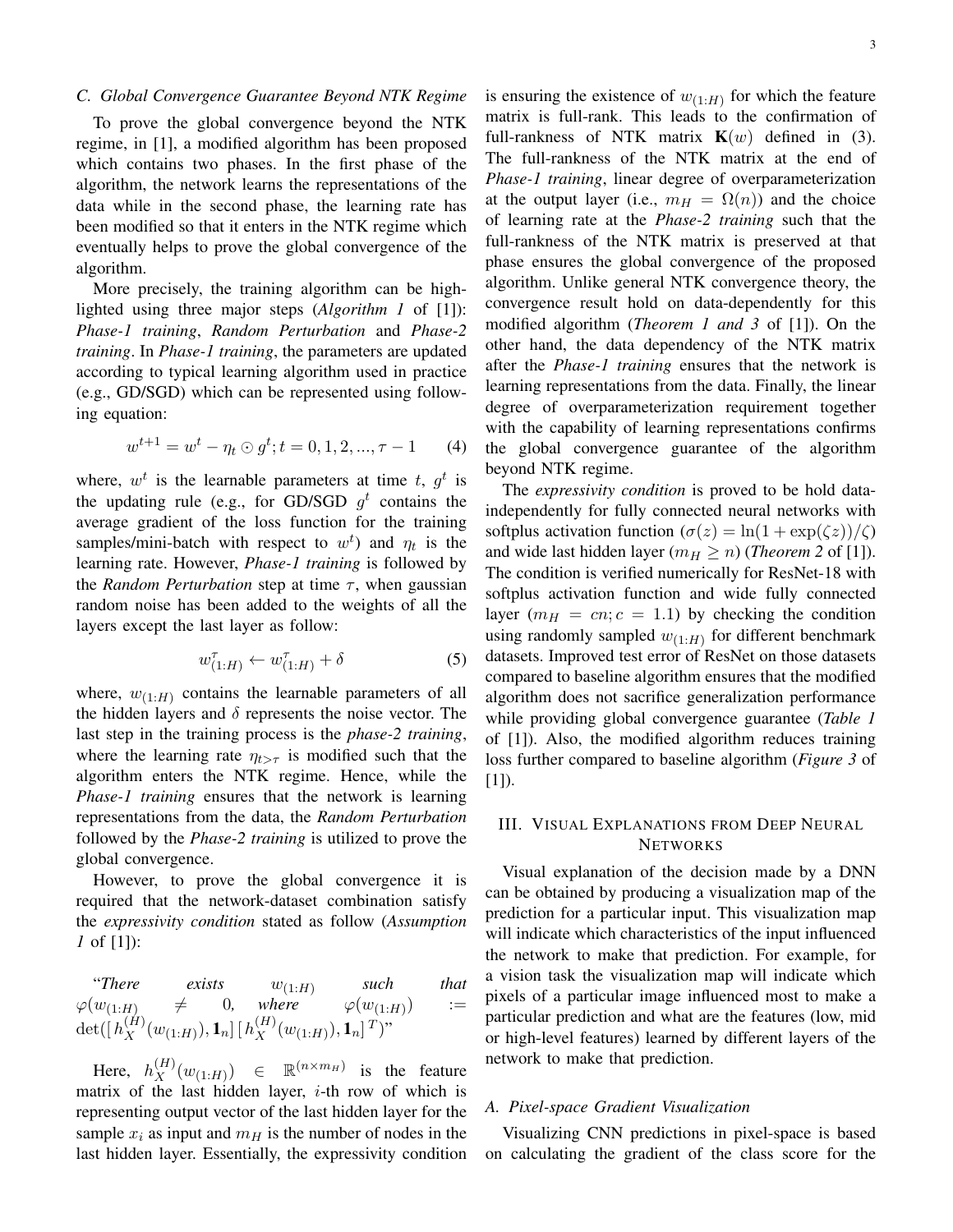predicted output class for a particular input image w.r.t. that image [10]. This gradient image highlights those pixels of the image which have most influence to predict the class. In other words, changing the intensities of those pixels of the image will impact most on the prediction score of the class. However, the methods of gradient calculation through relu non-linearity differ in different techniques fall into this category such as in *Backpropagation*, *Deconvolution* and *Guided Backpropagation*.

In *Backpropagation* approach [10], for an input image  $I_0$ , the visualization for the predicted class c is obtained by calculating the gradient of the class score  $S_c$  which can be denoted by  $\frac{\partial S_c}{\partial I_0}$ . In other words, the gradient of  $S_c$  is backward passed to the input layer.

On the other hand, in *De-convolution* approach [11], a de-convolution network in opposite direction is used to visualize the CNN predictions in pixel-space. It can be inferred that, a deconvolution module which essentially performs convolution with flipped filter of forward direction, replace the convolution module of the forward pass. To reconstruct the un-pooled map in backward pass, a switch is created during forward pass through maxpooling layer which records the maxima of each pooling region and passed it to the deconvolution network for reconstruction.

However, *Backpropagation* and *De-convolution* differ only in the method of backward pass through relu activation [10]. While *Backpropagation* passes the gradients which have positive activation during the forward pass, *De-convolution* passes only the positive gradients (i.e., uses relu in opposite direction). In *Guided Backpropagation* [12], the method of backward pass through relu activation is the intersection of above two methods. In other words, only those positive gradients are backward passed which have positive activation during the forward pass.

As a comparison, *Guided Backpropagation* outperforms the other two in some respects. However, all these methods can produce high-resolution map (i.e., contain fine grained details) with a certain degree.

#### *B. Localization based Visual Explanation*

Another line of work to provide visual explanation of predictions from CNN is based on visual localization of the object responsible for the predictions. These visualizations are generated from the activation maps of a convolution layer of the network, usually from the last convolution layer. These visualization maps are referred to as *Class Activation Map* (CAM) in literature.

In [13], a method of generating CAM has been provided for a specific network architecture where the activation maps of the last convolution layer are global average pooled (GAP) and directly connected to the output layer through weights. Then, the CAM of the convolution layer can be generated using following equation:

$$
M_c = \sum_k w_k^c A_k \tag{6}
$$

where  $M_c$  is the CAM for the class  $c, w_k^c$  is the weight associated with the class  $c$  and the  $k$ -th activation map  $A_k$ . However, to generate CAM for other network architecture using this method, the portion after the last convolution layer must be replaced by GAP followed by direct connection to the output layer. This requires a retraining of the network.

To produce a more general CAM which can be applicable to any network architecture, a modified approach has been provided in [2] known as *Grad-CAM*, where the gradients of the class score w.r.t. activation maps have been utilized. More precisely, at first the importance factors of activation maps for class c with class score  $y_c$ are calculated by global average pooling of the gradient of  $y_c$  w.r.t. corresponding activation map  $A_k$  as follow:

$$
\alpha_k^c = \frac{1}{Z} \sum_{i,j} \left( \frac{\partial y_c}{\partial A_k} \right)_{i,j} \tag{7}
$$

where  $\alpha_k^c$  is the importance factor, Z is the number of pixels in the activation map and  $\frac{\partial y_c}{\partial A_k}$  is the gradient of the class score w.r.t. the activation map  $A_k$ . Then,  $w_k^c$ in (?) can be replaced by  $\alpha_k^c$  to produce rectified class activation map referred to as Grad-CAM as follow:

$$
L_{\text{Grad-CAM}}^c = \text{ReLU}\left(\sum_k \alpha_k^c A_k\right) \tag{8}
$$

CAM and Grad-CAM both can provide highly classdiscriminative map but they lack high-resolution details. On the other hand, approaches in pixel-space gradient visualization can provide high-resolution details but lack class-discriminative ability. In order to utilize the benefits of both of the domains, a combined approach is provided in [2], known as *Guided Grad-CAM*, where the Grad-CAM is upsampled using bilinear interpolation to the input image level and then pointwise multiplied with the visualization generated by guided backpropagation.

Unlike Guided Backpropagation and Grad-CAM which can only produce high-resolution and classdiscriminative visualization respectively, Guided Grad CAM can generate both high-resolution and classdiscriminative map simultaneously as shown in figure 1. From localization perspective, Grad-CAM outperforms CAM and other weakly-supervised localization methods without sacrificing classification performance (*Table*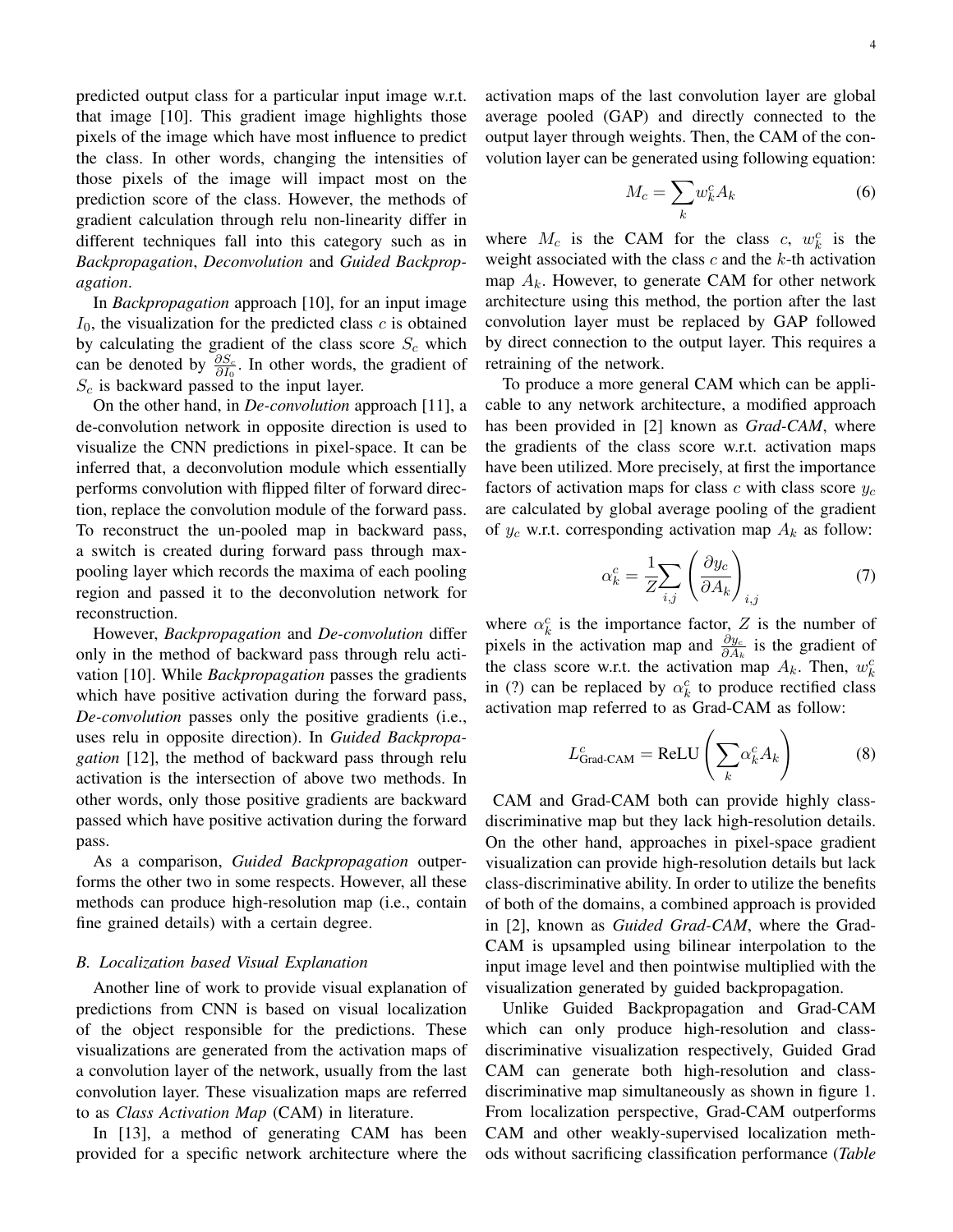







Fig. 1. Various visualizations of category 'cat' [2]

*1* of [2]). From the visualization perspective, human study conducted in [2] suggests that Guided Grad-CAM demonstrates improved class-discrimination ability and reliability compared to its pixel-space visualization counterparts. Moreover, Grad-CAM can analyze failure modes of a network and identify dataset biases. Finally, unlike CAM, due to its generalizability Grade-CAM can provide visual explanation for the prediction of networks deployed in other vision tasks such as image captioning and visual question answering.

### IV. FUTURE RESEARCH DIRECTIONS

# *A. From the Optimization and Generalization Perspective*

The modified algorithm presented in [1] provides a new research direction for the convergence and generalization analysis of DNN based on data-depended NTK. However, there are some immediate scopes of improvement of the convergence analysis of the algorithm in terms of precision and convergence results. It can be noted from Theorem 3 of [1] that, there is no estimate of time-complexity  $(\tau)$  of Phase-1 training. Also, the convergence guarantee depends on the preserveness of full-rank of NTK matrix during Phase-2 training. The full-rankness of NTK is preserved by the suitable choice of learning rate  $(\eta_t)$  at the second phase. But, there is no estimate of  $\eta_t$  given which can preserve the full-rankness. Hence, the analysis results can be made more precise by providing a theoretical estimate of  $\tau$  and  $\eta_t$  required for convergence. Also, the convergence rate of the algorithm provided is in the sublinear region while convergence rates of GD/SGD in NTK regime found in literature are linear [8]. Hence, improving the convergence rate of the modified algorithm to linear region can be an interesting research direction.

Although, the modified algorithm can provide the representation learning and convergence guarantee simultaneously, the provable generalization guarantee is still unavailable. Hence, one of the major future research directions should be to provide provable generalization guarantee for data depended NTK. Also, providing provable robustness for adversarial training can be considered as an interesting research direction.

# *B. From the Visual Explanation Perspective*

In the generation process of Grad-CAM, the average gradient of the class score w.r.t. activation map has been chosen as the neuron importance factor  $(\alpha_k^c)$  but no theoretical support has been provided. Theoretical support for such choices can bring more reliability and interpretability of the visual explanation process and so developing such support can be an interesting research direction. Extending the technique to explain the predictions of the networks deployed in outside the vision tasks (e.g., reinforcement learning, natural language processing, medical diagnosis etc.) can be another future research direction.

# V. CONCLUSION

The modified learning algorithm proposed in [1] can demonstrate representations learning capability and provable global convergence simultaneously. Further, it has been numerically verified that, the proposed learning algorithm does not sacrifice the generalization ability on practical datasets. However, the separation of training process into two phases and the addition of random noise to the parameter after the first phase make it unable to explain the success of GD/SGD in practical overparameterized DNN.

On the other hand, the Grad-CAM proposed in [2] can improve the class-discriminative property and applicable to any CNN architecture. In addition, Guided Grad-Grad CAM can provide high-resolution and classdiscriminative map simultaneously. However, some recent papers [14], [15] suggests that, the Grad-CAM does not satisfy the sensitivity axiom [16] and Guided Grad-CAM fails the sanity check of visual explanation methods.